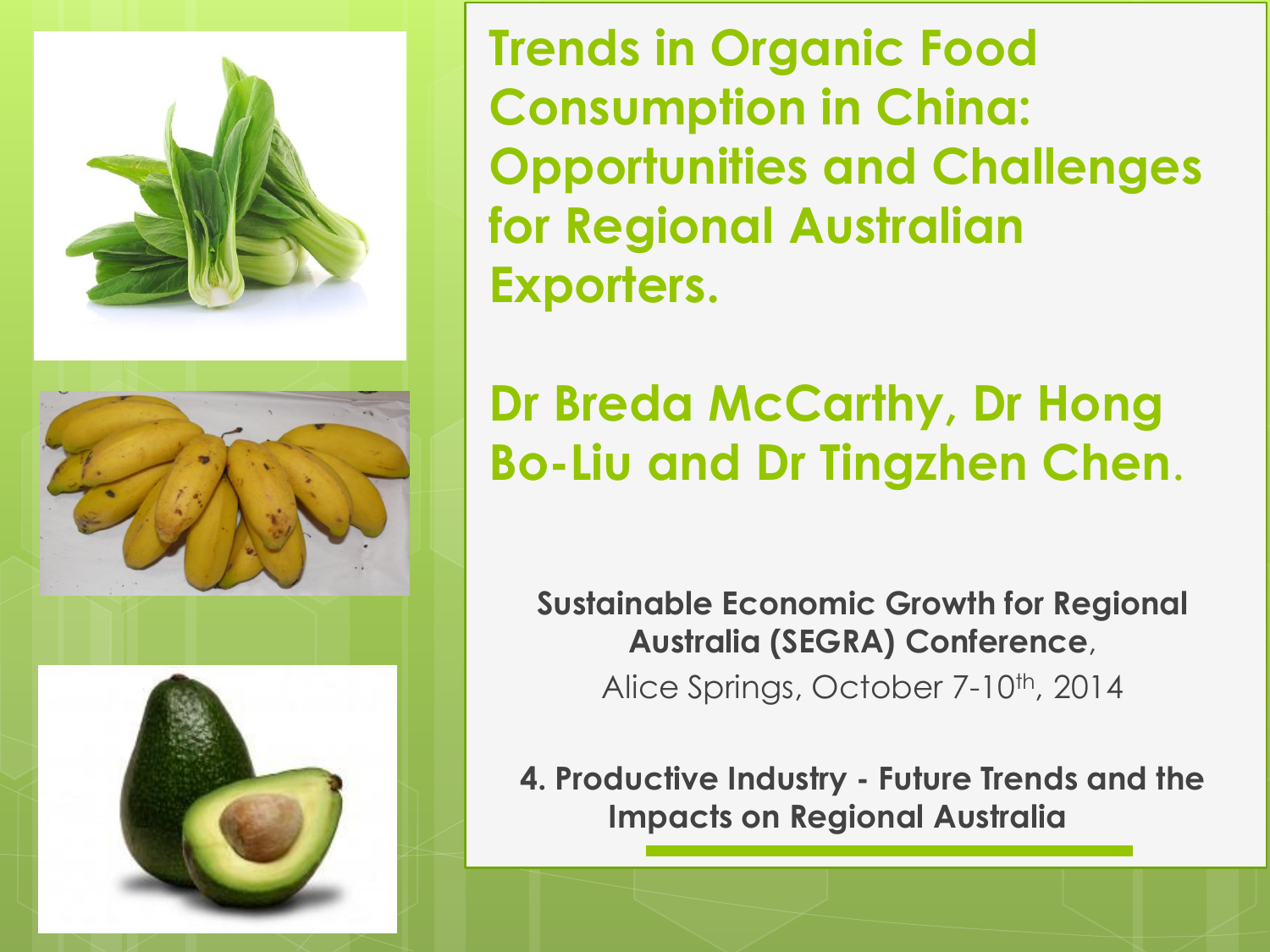## **The Research Project**

#### **Objectives**

- **o** 1) To understand the opportunities and challenges that the Chinese market poses for regional Australian agri-food exporters
- 2) To identify the demographic characteristics of the green/organic food buyer in China.
- **o** 3) To identify the reasons why consumers buy green/organic food

#### **Methods**

- **o** Online survey of 250 Chinese consumers
- **o** Further surveys being distributed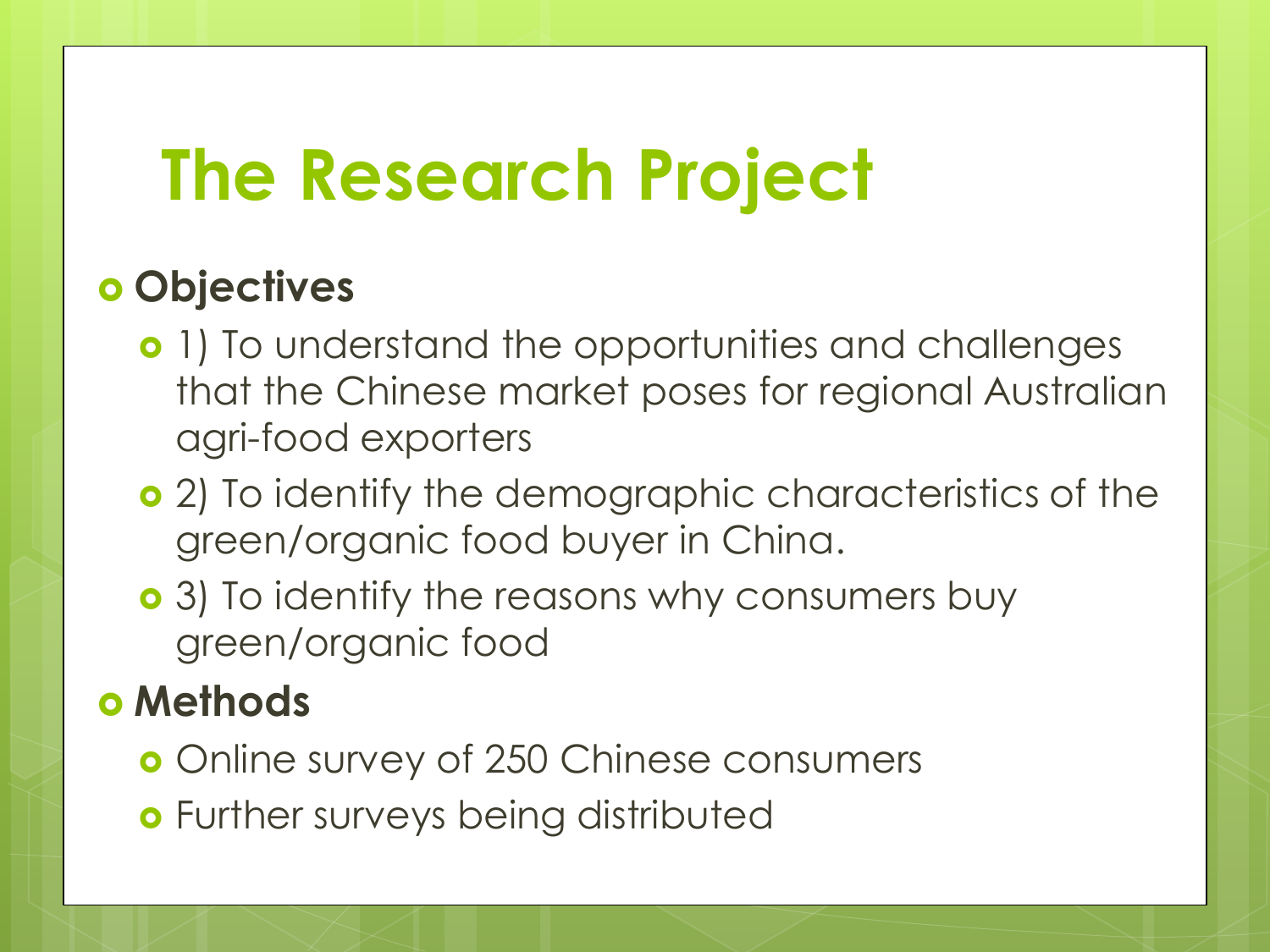### **Agriculture – A Key Pillar of the Economy**

#### **Agriculture in Queensland**

#### **Value of agricultural production to Queensland, 2011–12**

- **o** Leading state for fruit and vegetable production**.**
- **o** Queensland had an estimated 4,021 horticultural businesses in 2009-10.
- **o** The gross value of Australia's horticultural exports was \$1.9 billion (ABS, 2012).
- **o** Queensland's agricultural exports are worth \$8.9b

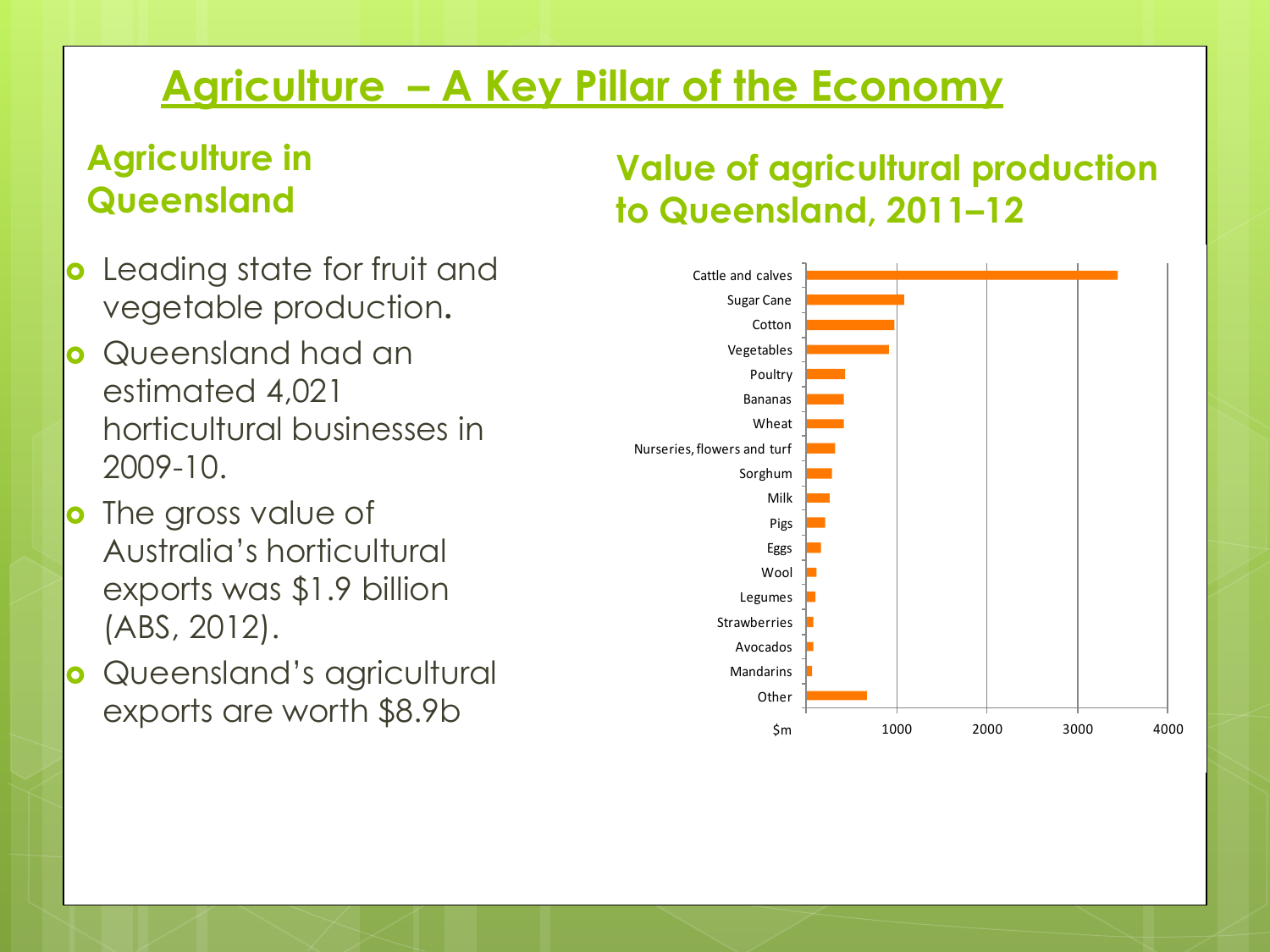## **China – market opportunities for Australian Fruit and Vegetables**

- Horticulture Australia (HAL) has identified China as a potential export market for horticultural produce.
- Chinese export demand is likely to drive an increase in farmgate returns in the future (AusVeg, 2012).
- The ABARES report *What Asia Wants* (2013) shows that the value of fruit and vegetable consumption in China is projected to be US\$118 billion and US\$551 billion in 2050, respectively, over 50 per cent higher than in 2007.
- **o** Claims are being made that Queensland, along with Northern Australia, will become a 'food bowl' for Asia, but these perceptions are not well informed (CSIRO, 2009).
- A recent study found that standard Australian produce is perceived by Chinese consumers to be as good as Chinese 'Organic' produce (Morgan and Wright, 2014)
- **o** Due to rising incomes and food safety concerns, an opportunity exists to export certified organic products (BFA, 2012).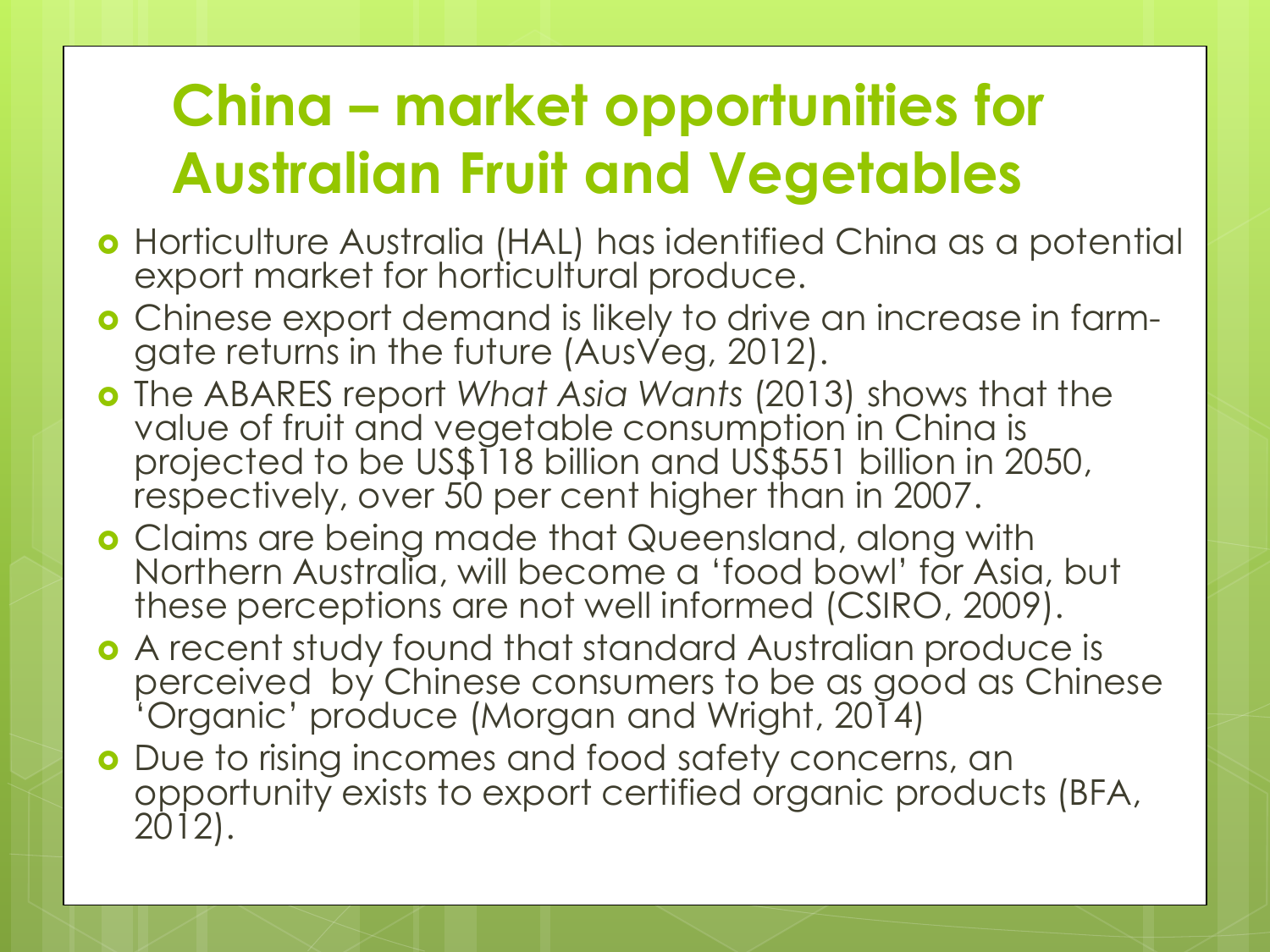## **Rising middle class driving demand for premium products**

**LESS: Basic loose vegetables (cheapest)** 





**MORE: Farm Branded** 



#### **MORE: Pre-packaged MORE: Green Food/Organic**





Source: Morgan and Wright (2014). Market Opportunities in China, HAL/Cognition Research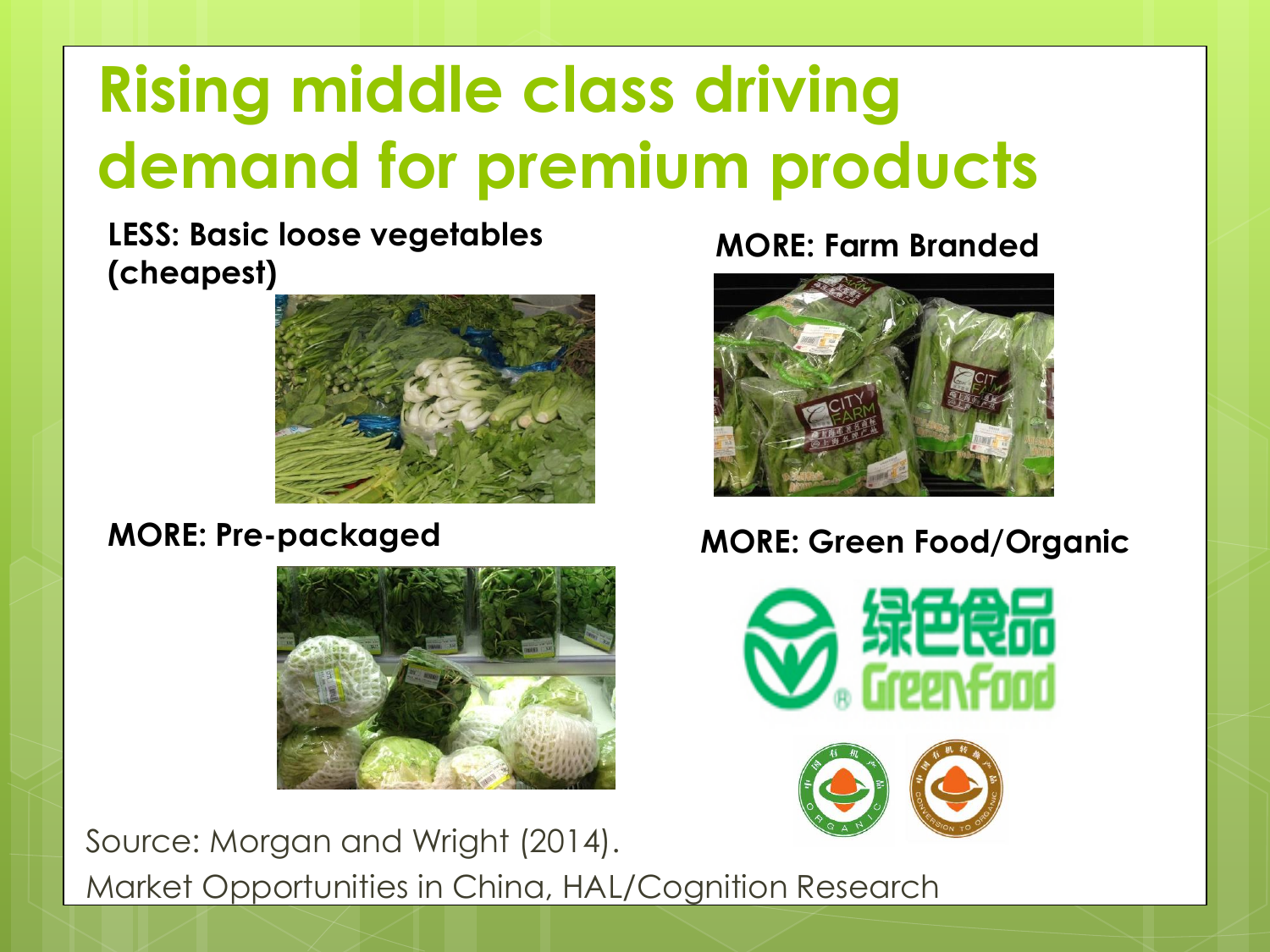# **Target market**

|              |                   | <b>Buy certified organic</b><br>food | <b>Pearson Chi-square</b>  |
|--------------|-------------------|--------------------------------------|----------------------------|
| Age          | 35 and below      | 48.4%                                | $X^2 = 5.616$ ; sig.=.018* |
|              | 36 and above      | 51.6%                                |                            |
| <b>Child</b> | Have no child     | 32.5%                                | $X^2 = 4.915$ ; sig.=.027* |
|              | <b>Have child</b> | 67.5%                                |                            |



www.shutterstock.com · 28879132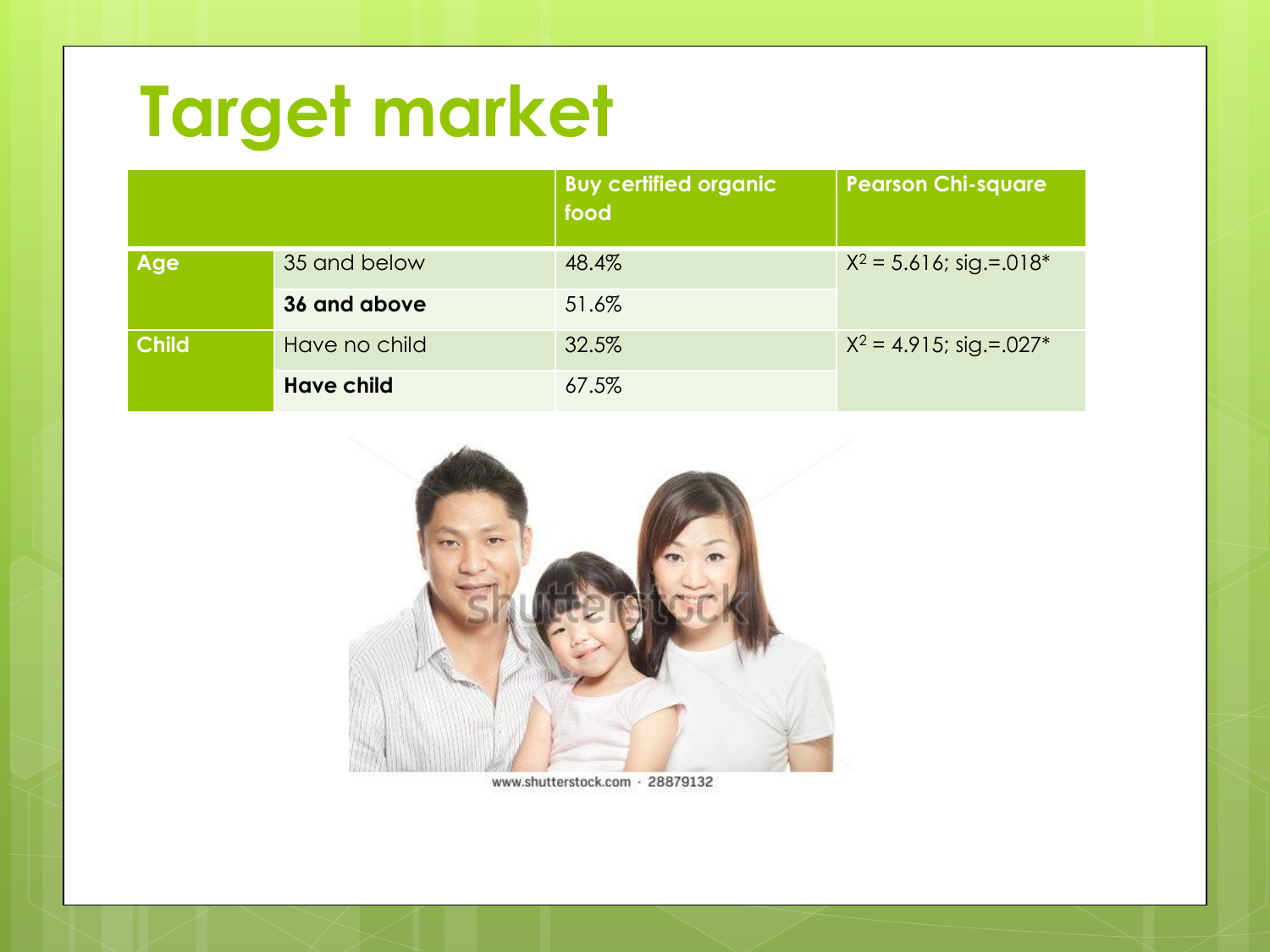# **Knowledge of green food**

| <b>Statistic</b>       | green food | <b>food</b> | I have heard of Tknow a little bit I have good<br><b>green food</b> |
|------------------------|------------|-------------|---------------------------------------------------------------------|
| <b>Mean</b>            | 4.31       | 3.91        | 2.83                                                                |
| <b>Total Responses</b> | 201        | 193         | 190                                                                 |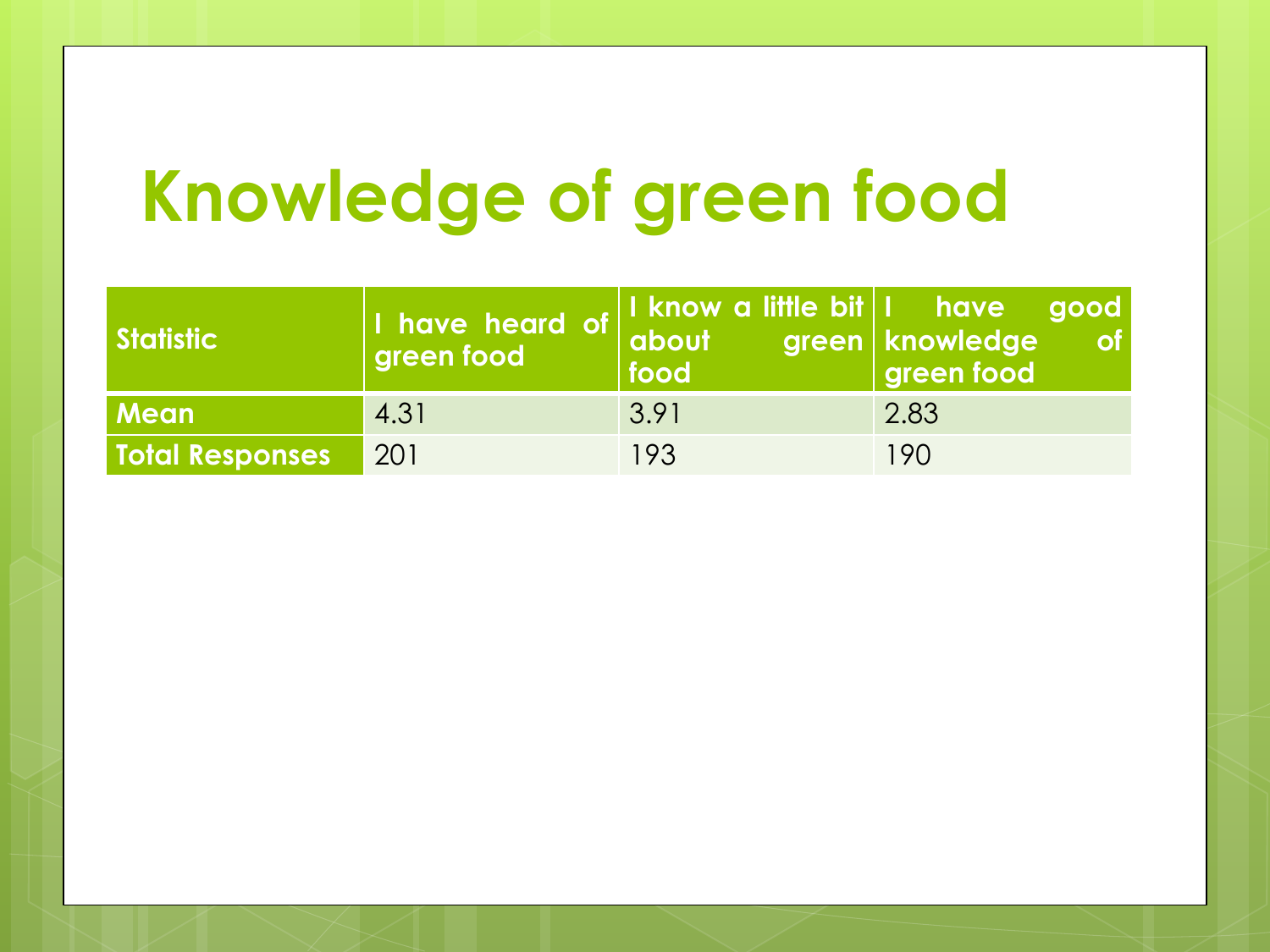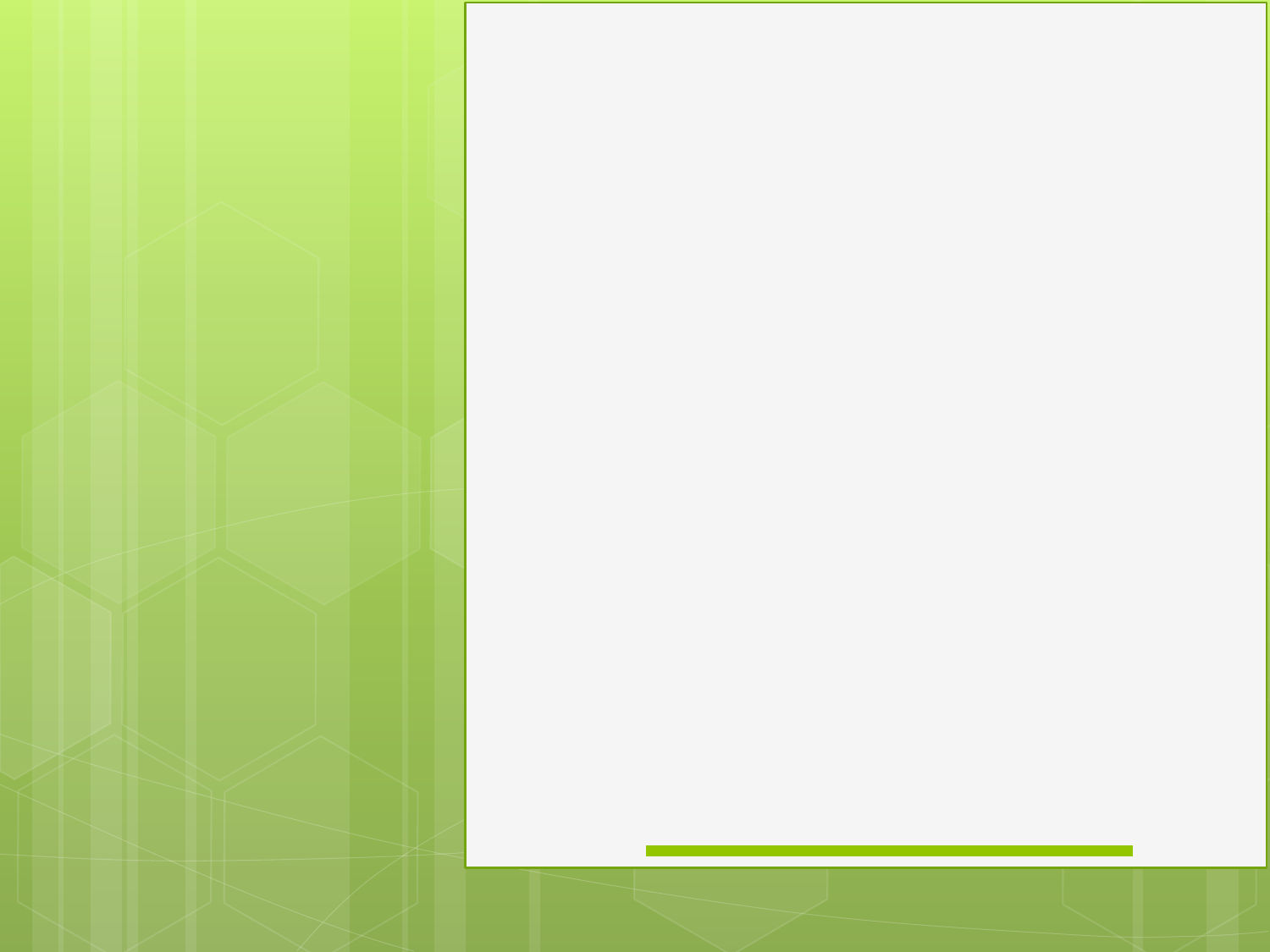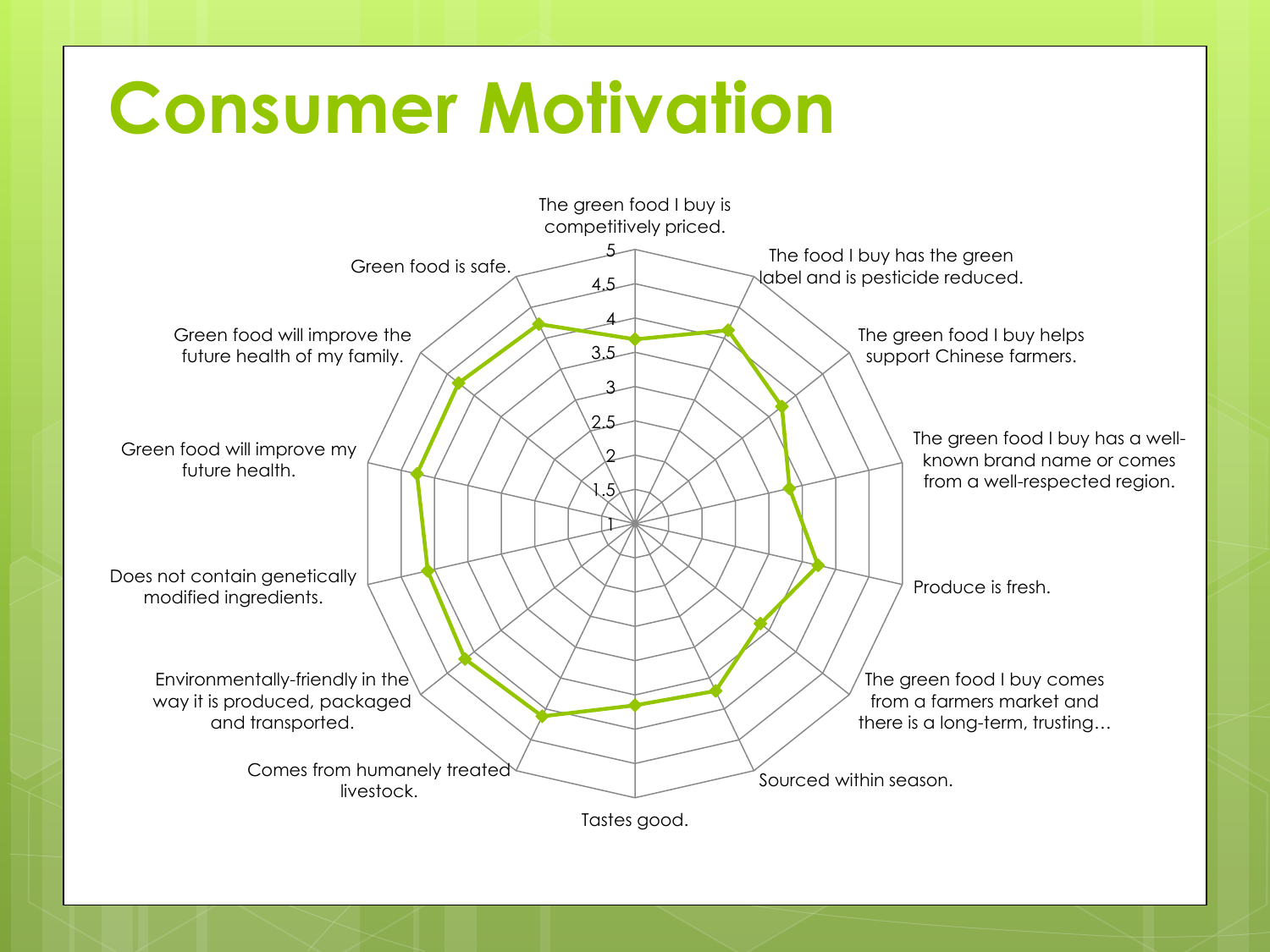## **Export Barriers**

- Too difficult or too time-consuming (ABARES, 2014)
- **o** Inadequate prices and high shipping costs (Valle, Caboche & Lubulwa, 2014)
- According to the Department of Agriculture, Fisheries and Forestry, (2013), the following are barriers:
	- Competitive Challenges (Chile, New Zealand, South Africa)
	- **o** High Australia Dollar
	- **o** Globally High Production Costs
	- **o** Limited Supply Capability
	- **o** High Tariffs
	- Shelf Life for Perishable Products
	- **o** Supply Chain Logistics
	- **o** A Highly Variable Climate